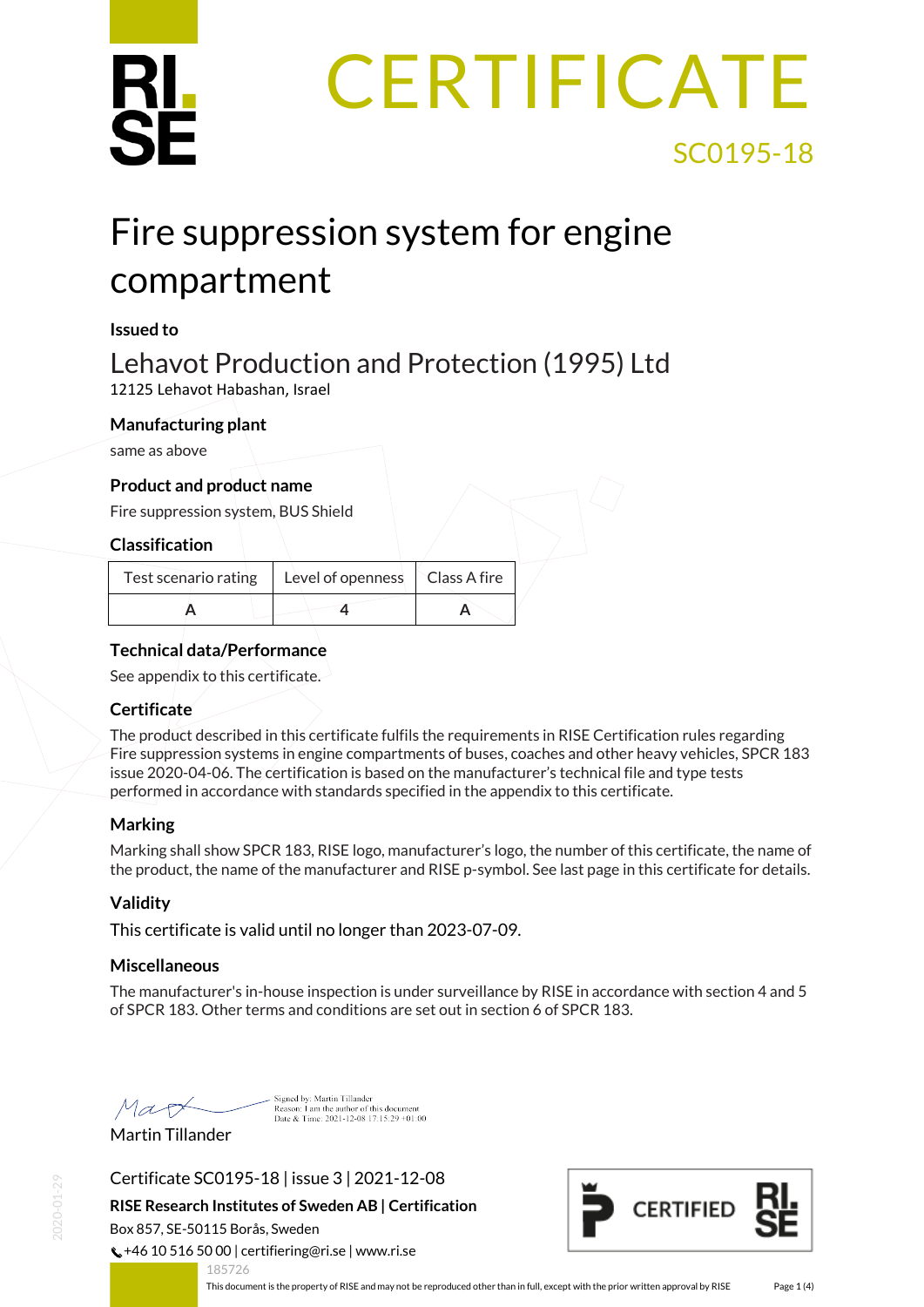## **CERTIFICATE**



#### **Product information**

#### **Technical data of the tested suppression system BUS Shield (8kg)**

Table 1 shows technical data of the suppression system tested for  $4 \text{ m}^3$  engine compartment volumes. The system may be scaled to fit the size of a specific engine compartment according to the scaling rules in SP Method 4912.

| Table 1, rechnical data of the tested fire suppression system |                                                                           |
|---------------------------------------------------------------|---------------------------------------------------------------------------|
| Suppression agent name                                        | Dry chemical based                                                        |
| Suppression agent name                                        | <b>ABC 94</b>                                                             |
| Suppression agent mass/volume                                 | 8 kg                                                                      |
| Suppression agent container volume                            | VPS 8 ABC Agent cylinder 8 kg                                             |
| Suppression agent container / art number                      | (P/N) 40711020                                                            |
| Suppression agent container pressure                          | 30 bar                                                                    |
| Proppellant gas                                               | Nitrogen                                                                  |
| Suppression agent delivery hose                               | Flexible hose 1/2" (PTFE Coated stainless steel<br>mesh) SAE 100R 14A     |
| Suppression agent delivery pipes                              | Stainless steel pipes.<br>Inner diameter 9 mm (approx. 3/8")              |
| Type of nozzles                                               | 6 pcs. "PTZ-60"<br>1 pcs. "3 Grooves"                                     |
| Number of nozzles                                             | 7                                                                         |
| Distance to the most remote nozzle                            | 7.1 <sub>m</sub>                                                          |
| Total length of agent delivery system                         | 10.9 <sub>m</sub>                                                         |
| Number of connections                                         | 6 psc. Straight fittings<br>6 pcs. Tee fittings<br>24 pcs. Elbow fittings |
| Minimum operating temperature                                 | $-40^{\circ}$ C                                                           |
| Thermal cyckling resistance                                   | ISO 16750-3:2007                                                          |
| Mechanical stress resistance (vibration and<br>shock)         | ISO 16750-3:2007 (Test VII)                                               |
| Corrosion resistance                                          | ISO 21207, test method B (3 cycles)                                       |

#### Table 1, technical data of the tested fire suppression system

[Certificate SC0195-18](#page-0-0) | issue 3 | 2021-12-08

#### **RISE Research Institutes of Sweden AB | Certification**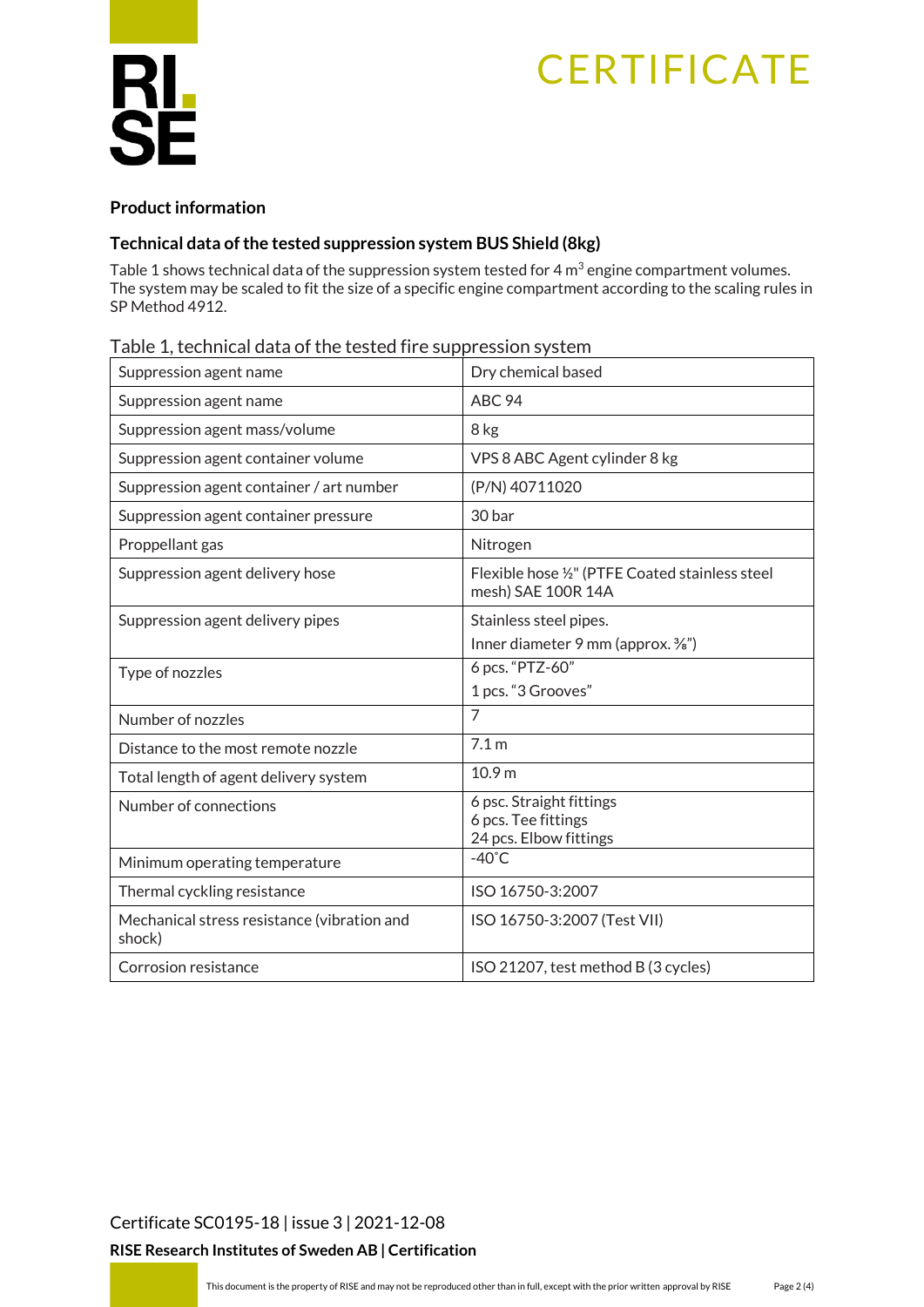## **CERTIFICATE**



#### **Product performance**

#### **Performance rating according to SP Method 4912**

Table 2, Fire scenario

| Rating    | <b>Description</b> | <b>Ventilation</b><br>(m <sup>3</sup> /s) | Result      |
|-----------|--------------------|-------------------------------------------|-------------|
| $A +$     | Low fire load      | 3                                         |             |
|           | High fire load     | 3                                         |             |
|           | Hidden fire        | 3                                         |             |
| A         | Hidden fire        | 1.5                                       | Pass        |
| B         | Hidden fire        | 0                                         | Pass        |
| $\subset$ | Low fire load      | 3                                         |             |
|           | High fire load     | 3                                         |             |
| D         | Low fire load      | 0                                         | Pass        |
| E         | High fire load     | 0                                         | Pass        |
|           | High fire load     | 1,5                                       | Pass        |
|           | Low fire load      | 1.5                                       | Pass        |
|           | Re-ignition >45s   | O                                         | Pass (73 s) |

#### Table 3, level of openness:

| Level | Criteria                                           |  |
|-------|----------------------------------------------------|--|
|       | Fire tests passed with open mockup                 |  |
|       | Fire tests passed without mockup floor and ceiling |  |
|       | Fire tests passed without mockup floor             |  |
|       | Fire tests passed with all sides closed on mockup  |  |

#### Table 4, class A fire:

| <b>Description</b> | <b>Ventilation</b><br>(m <sup>3</sup> /s) | <b>Remarks</b>                                                                                |
|--------------------|-------------------------------------------|-----------------------------------------------------------------------------------------------|
| Class A fire       | 0.5                                       | Extinguished within 60 s after<br>activation of the suppression<br>system.<br>No re-ignition. |
|                    |                                           |                                                                                               |

#### **Product performance – Tested fire scenarios to SP Method 4912**

[Certificate SC0195-18](#page-0-0) | issue 3 | 2021-12-08

#### **RISE Research Institutes of Sweden AB | Certification**